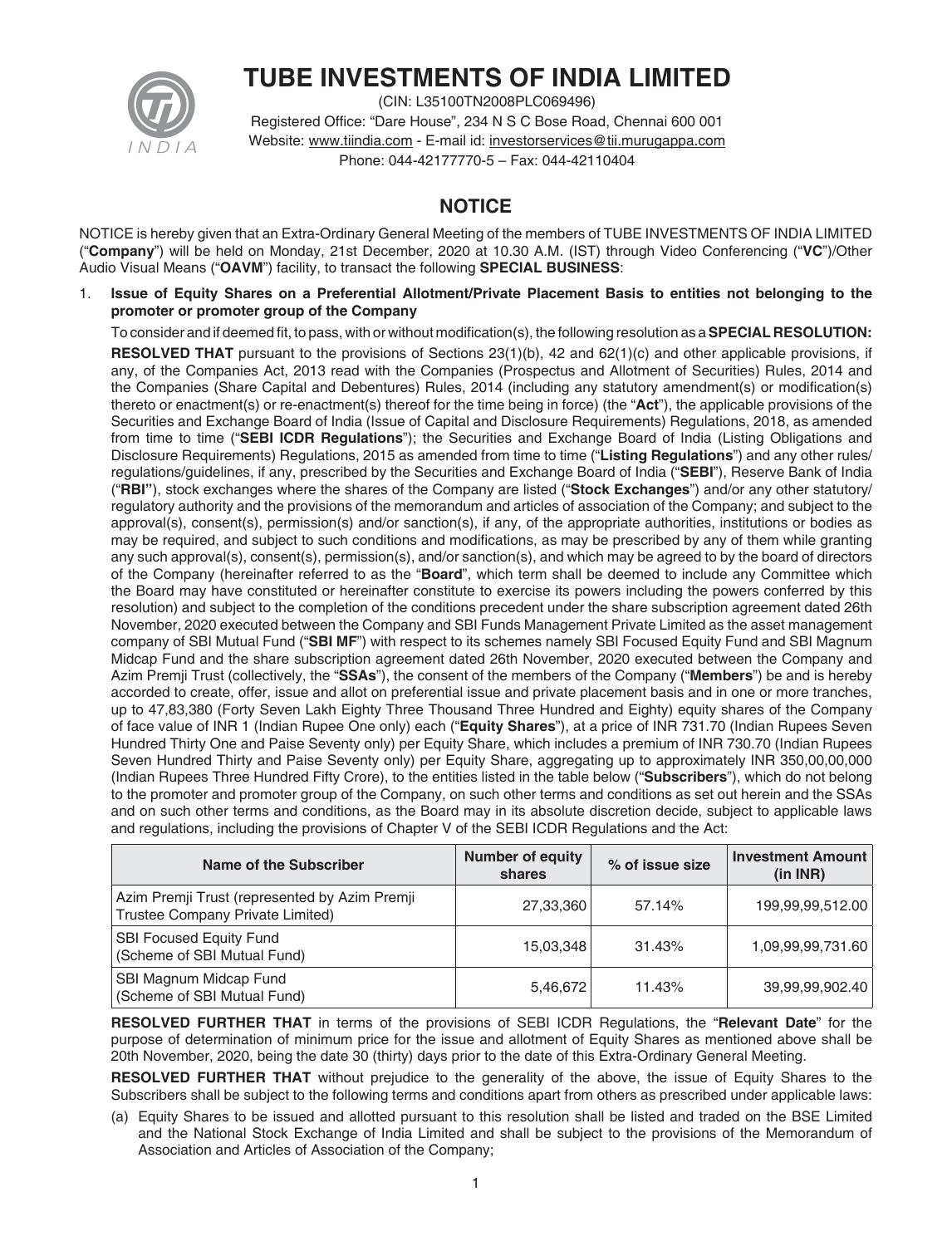- (b) The Equity Shares allotted to the Subscribers shall rank *pari-passu* with the existing Equity Shares of the Company in all respects (including with respect to dividend and voting rights);
- (c) The Subscribers shall be required to bring in the entire consideration for the Equity Shares to be allotted to such Subscribers, on or before the date of allotment thereof;
- (d) No partly paid-up Equity Shares shall be issued/allotted;
- (e) The consideration for allotment of Equity Shares shall be paid to the Company from the bank accounts of the Subscribers;
- (f) The Equity Shares shall be allotted within a period of 15 (fifteen) days from the date of passing this resolution provided where the allotment of the Equity Shares is pending on account of pendency of any approval or permission of such allotment by any regulatory authority or the Central Government, the allotment shall be completed within a period of 15 (fifteen) days from the date of such approval or permission;
- (g) Allotment of Equity Shares shall only be made in dematerialized form; and
- (h) The Equity Shares allotted on a preferential basis shall remain locked-in in accordance with the provisions of SEBI ICDR Regulations.

**RESOLVED FURTHER THAT** the Board be and is hereby authorised to accept any modifications(s) or modify the terms of issue of Equity Shares, subject to the provisions of the Act and SEBI ICDR Regulations, without being required to seek any further consent or approval of the Members.

 **RESOLVED FURTHER THAT** for the purpose of giving effect to this resolution, the Board be and is hereby authorised to do all such acts, deeds, matters and things as it may in its absolute discretion consider necessary, desirable or expedient including for the issue of private placement letter of offer, allotment of shares, making of application(s) to Stock Exchange(s) for obtaining in-principle approval, allotment and listing of the Equity Shares, filing of requisite documents with the registrar of companies, filing of requisite documents with the depositories, to resolve and settle any questions and difficulties that may arise in the proposed issue, offer and allotment of the Equity Shares, utilization of issue proceeds, signing of all deeds and documents as may be required and effecting any modifications, changes, variation, alterations, additions and/or deletions to the foregoing conditions as may be required by any regulatory or other authorities or agencies involved in or concerned with the issue of the Equity Shares without being required to seek any further consent or approval of the Members.

 **RESOLVED FURTHER THAT** for the purpose of giving effect to this resolution, the Board be and is hereby authorised to delegate any or all of the powers conferred upon it by this resolution to any committee of directors of the Company ("**Committees**"), any other director(s) of the Company, and/or officer(s) of the Company.

 **RESOLVED FURTHER THAT** all actions taken by the Board or Committee(s) duly constituted for this purpose in connection with any matter(s) referred to or contemplated in the foregoing resolution be and are hereby approved, ratified and confirmed in all respects.

2. **Appointment of Mr. K R Srinivasan as President and Whole-time Director and the terms of remuneration thereof** To consider and if deemed fi t, to pass, with or without modification(s), the following resolution as an **ORDINARY RESOLUTION:**

 **RESOLVED THAT** pursuant to the provisions of Sections 152, 161 and other applicable provisions of the Companies Act, 2013 and the Rules made thereunder, including any statutory modification(s) or amendment(s) thereto or re-enactment(s) thereof for the time being in force, Mr. K R Srinivasan (holding DIN 08215289), who was appointed as Additional Director on 11th November, 2020 by the board of directors pursuant to Section 161(1) of the Companies Act, 2013 be and is hereby appointed as Director of the Company.

 **RESOLVED FURTHER THAT** pursuant to the provisions of Sections 196, 197 and 203 read with Schedule V and other applicable provisions, if any, of the Companies Act, 2013, The Companies (Appointment and Remuneration of Managerial Personnel) Rules, 2014 and other Rules as may be applicable thereunder (including any statutory modification(s) or re-enactment(s) thereof for the time being in force), approval be and is hereby accorded for the appointment of Mr. K R Srinivasan (holding DIN 08215289) as President and Whole-time Director (Key Managerial Personnel) of the Company, for a term of 3 (three) years, from 11th November, 2020 to 10th November, 2023 (both days inclusive), and so long as he holds the said Office, he shall not be liable to retire by rotation except to the extent necessary to comply with the provisions of the Companies Act, 2013.

 **RESOLVED FURTHER THAT** in accordance with the provisions of Sections 196, 197, 203 read with Schedule V and other applicable provisions, if any, of the Act, The Companies (Appointment and Remuneration of Managerial Personnel) Rules, 2014 and other Rules as may be applicable thereunder (including any statutory modification(s) or re-enactment(s) thereof for the time being in force), and subject further to the limits prescribed under the Companies Act, 2013, approval be and is hereby accorded for the following terms of remuneration to Mr. K R Srinivasan as President and Whole-time Director of the Company: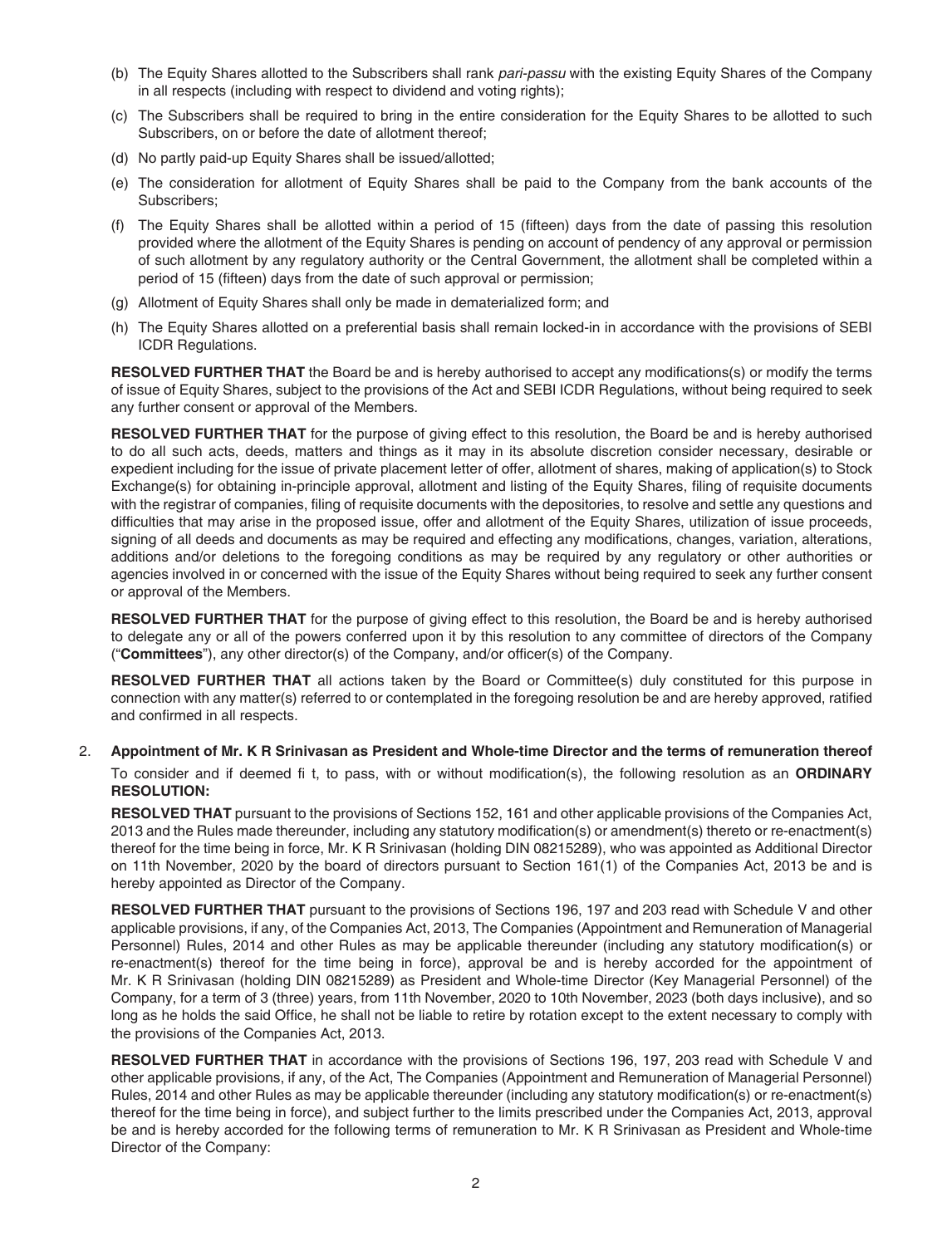| a. | <b>Salary</b>               | Rs.4,10,365 (Indian Rupees Four Lakh Ten Thousand Three Hundred and Sixty Five only)<br>per month in the scale of Rs.4,00,000 (Indian Rupees Four Lakh only) - Rs.9,00,000 (Indian<br>Rupees Nine Lakh only). The increments within the scale would be decided by the Nomination &<br>Remuneration Committee.                                                                                              |
|----|-----------------------------|------------------------------------------------------------------------------------------------------------------------------------------------------------------------------------------------------------------------------------------------------------------------------------------------------------------------------------------------------------------------------------------------------------|
| b. | Allowances/<br>Perquisites/ | (a) Allowances like Leave Travel Allowance, Personal Allowance, Special Allowance, Grade<br>Allowance and/or any other allowance;                                                                                                                                                                                                                                                                          |
|    | Incentive                   | (b) Perquisites such as furnished/unfurnished accommodation to be provided by the Company or<br>house rent allowance in lieu thereof, reimbursement of medical expenses incurred for self and<br>family, club fees, provision of car(s) and any other perquisites, benefits or amenities;                                                                                                                  |
|    |                             | (c) Incentive:<br>As may be approved by the Nomination and Remuneration Committee from time to time.<br>Incentive (at 100% level) will be 25% (twenty five per cent) of the annual pay (annual pay<br>includes salary, perquisites, allowances, incentives & retiral benefits); and<br>(d) The allowances and perquisites shall not exceed 100% (one hundred per cent) of the salary.                      |
| C. | <b>Retirement</b>           | (i) Contribution to Provident Fund, Superannuation Fund and Gratuity as per rules of the Fund/                                                                                                                                                                                                                                                                                                             |
|    | benefits                    | Scheme in force from time to time.<br>(ii) Encashment of leave as per rules of the Company in force from time to time.                                                                                                                                                                                                                                                                                     |
| d. | General                     | (i) In the event of absence or inadequacy of profits in any financial year, Mr. K R Srinivasan<br>shall be entitled to such remuneration as may be determined by the Board, which shall not,<br>except with the approval of the Central Government, exceed the limits prescribed under the<br>Companies Act, 2013 and the Rules made thereunder or any statutory modification or re-<br>enactment thereof. |
|    |                             | (ii) Perquisites shall be valued in terms of income-tax rules or actual expenditure incurred by the<br>Company in providing the benefit or generally accepted practice as is relevant. Provision of<br>telephone (including at residence) shall not be reckoned as perquisite.                                                                                                                             |
|    |                             | (iii) The aggregate remuneration (including salary, allowances, perquisites, incentive/commission<br>and retirement benefits) for any financial year shall be subject to an overall ceiling of 5% (five<br>per cent) of the net profits of the Company for that financial year computed in the manner<br>prescribed under the Companies Act, 2013.                                                         |
|    |                             | (iv) Mr. K R Srinivasan will not be entitled to any sitting fees for attending meetings of the Board<br>or any Committee thereof.                                                                                                                                                                                                                                                                          |
|    |                             | (v) Mr. K R Srinivasan will be entitled for grant of stock options under Employee Stock Option<br>Scheme(s), if any.                                                                                                                                                                                                                                                                                       |
|    |                             | (vi) Mr. K R Srinivasan will be subject to all other service conditions as applicable to any other<br>employee of the Company. He will not be entitled for severance fee or other compensation for<br>any loss of office.                                                                                                                                                                                  |

 **RESOLVED FURTHER THAT** for the purpose of giving effect to this resolution, the Board of Directors or any Committee thereof be and is hereby authorised to do all such acts, deeds, matters and things as they may in their absolute discretion deem necessary, expedient, usual and proper in the best interest of the Company.

> By Order of the Board For Tube Investments of India Ltd

Place: Chennai **S Suresh** Date : 26th November 2020 Company Secretary

# **NOTES:**

## *(a) Convening of Extra-ordinary General Meeting through Video Conferencing/other Audio Visual Means facility:*

 In view of the outbreak of the COVID-19 pandemic, social distancing norm to be followed and the continuing restriction on movement of persons at several places in the country and pursuant to General Circular Nos. 14/2020, 17/2020, 22/2020 and 33/2020 dated 8th April 2020, 13th April 2020, 15th June 2020 and 28th September 2020 respectively, issued by the Ministry of Corporate Affairs (hereinafter collectively referred as "**MCA Circulars**") and Circular No. SEBI/HO/CFD/ CMD1/CIR/P/2020/79 dated 12th May 2020 issued by the Securities and Exchange Board of India ("**SEBI Circular**") and in compliance with the provisions of the Companies Act, 2013 ("**Act**'') and the SEBI (Listing Obligations and Disclosure Requirements) Regulations, 2015 ("**Listing Regulations**"), the Extra-ordinary General Meeting ("**e-EGM**" or "**EGM**" or "**Meeting**") of the Company convened is being conducted through Video Conferencing ("**VC**")/other Audio Visual Means ("**OAVM**") facility, which does not require physical presence of the members of the Company ("**Members**") at a common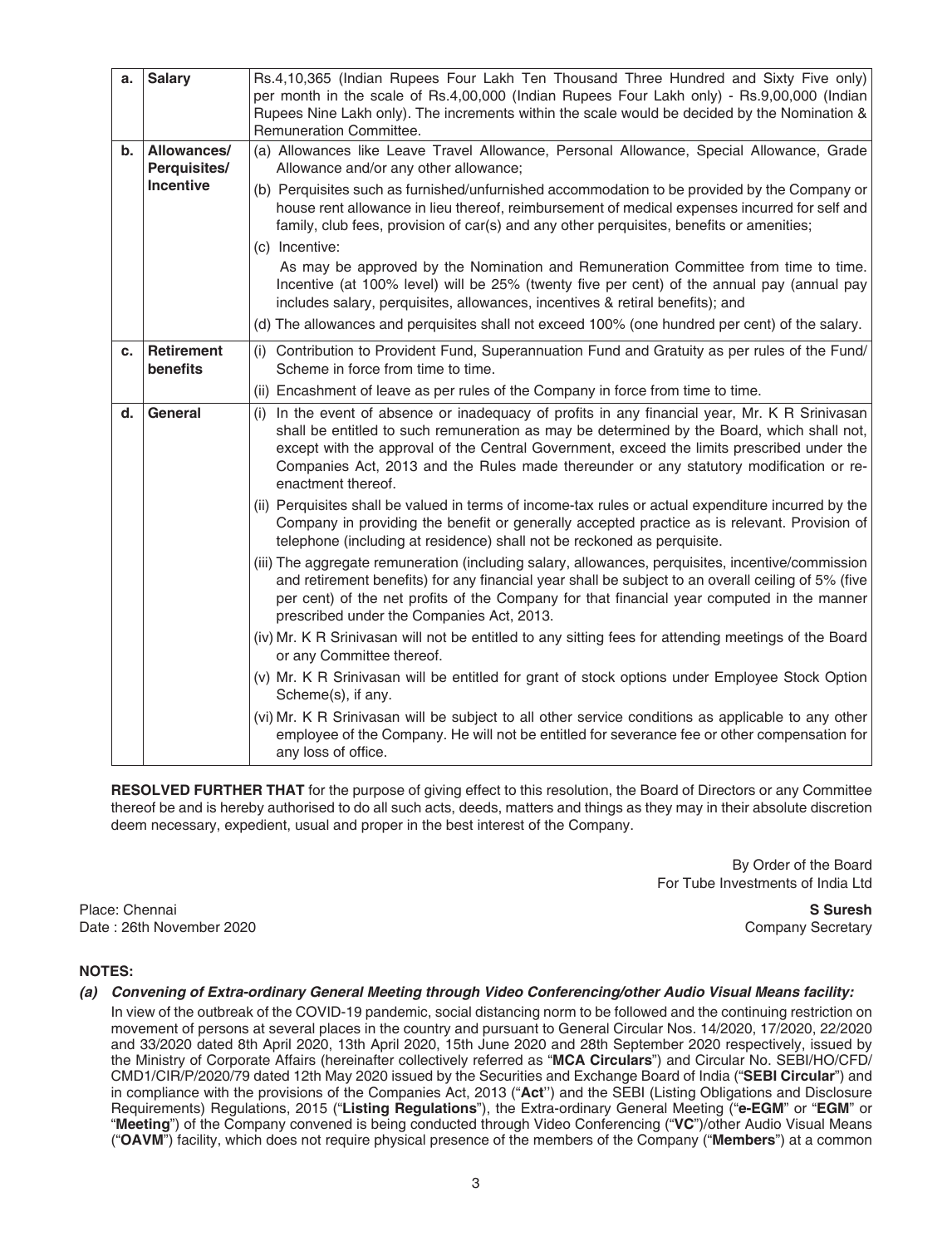venue. Hence, the Members are requested to attend and participate at the ensuing e-EGM through VC/OAVM facility being provided by the Company through National Securities Depository Limited ("**NSDL**").

The deemed venue for the e-EGM shall be the registered office of the Company.

# *(b) Quorum:*

 The Members can join the e-EGM in the VC/OAVM mode 30 (thirty) minutes before the scheduled time of the commencement of the e-EGM. The Company may close the window for joining the VC/OAVM facility 15 (fi fteen) minutes after the scheduled time to start the e-EGM. The facility of participation at the e-EGM through VC/OAVM will be made available for 1,000 (one thousand) Members on first-come-first-served basis. This will not include large shareholders (shareholders holding 2% (two per cent) or more shareholding), promoters, institutional investors, Directors, key managerial personnel, the chairpersons of the audit committee, nomination and remuneration committee and stakeholders' relationship committee and auditors of the Company, who are allowed to attend the e-EGM without restriction on account of first-come-first served basis.

 The attendance of the Members attending the e-EGM through VC/OAVM will be counted for the purpose of reckoning the quorum under Section 103 of the Act.

# *(c) Proxy(ies):*

 Pursuant to the provisions of the Act, a Member entitled to attend and vote at the e-EGM is entitled to appoint a proxy to attend and vote on his/her behalf and the proxy need not be a Member. Since this e-EGM is being held pursuant to the MCA Circulars through VC/OAVM facility, physical attendance of Members has been dispensed with. Accordingly, the facility for appointment of proxies by the Members will not be available for the e-EGM and hence the proxy form and attendance slip are not annexed to this Notice.

## *(d) Explanatory Statement:*

 An explanatory statement as per Section 102 of the Act in respect of the business under Item Nos.1 and 2 of this Notice, proposed to be transacted at the e-EGM, is annexed to this Notice. The board of directors of the Company, at its meeting held on 26th November 2020, has decided that the special business set out under Item Nos.1 and 2, being considered unavoidable, be transacted at the e-EGM of the Company.

## *(e) Corporate Representations:*

 Pursuant to the provisions of Section 113 of the Act, body corporate Members who intend their authorised representative(s) to attend the e-EGM are requested to send, to the Company, a certified copy of the resolution of its board of directors or other governing body, authorizing such representative(s) along with the respective specimen signature(s) of those representative(s) authorised to attend the e-EGM through VC/OAVM facility and participate thereat and cast their votes through e-voting. The said resolution/authorization shall be sent to the scrutinizer by e-mail through its registered email address to rsaevoting@gmail.com with a copy marked to evoting@nsdl.co.in.

## *(f) Queries:*

 Members who would like to express their views/have questions may send their questions in advance mentioning their name, demat account number/folio number, email id, mobile number at investorservices@tii.murugappa.com. Questions/ queries received by the Company till 5 p.m. (IST) on 17th December, 2020 shall only be considered and responded during the e-EGM.

 Members who would like to express their views or ask questions during the EGM may register themselves as a Speaker by sending an email to investorservices@tii.murugappa.com any time before 5.00 p.m. (IST) on 17th December, 2020, mentioning their name, demat account number/folio number, email id and mobile number. Those Members who have registered themselves as a speaker will only be allowed to express their views/ask questions during the meeting.

 The Company reserves the right to restrict the number of questions and number of speakers, as appropriate for smooth conduct of the EGM, depending on availability of time.

 The queries may be raised precisely and in brief to enable the Company to answer the same suitably depending on the availability of time at the EGM.

## *(g) Dispatch of Notice through electronic means and inspection of documents:*

 In terms of Sections 101 and 136 of the Act, read with the rules made thereunder, the listed companies may send the notice of EGM by electronic mode. Pursuant to the said provisions of the Act read with MCA Circulars, SEBI Circular, electronic copy of the Notice of the e-EGM of the Company is being sent to all the Members whose e-mail address are registered with the Company/RTA (defined below)/depository participant(s).

 The Members may also note that the Notice of the e-EGM will also be available on the Company's website www.tiindia.com and on the website of Stock Exchanges (where the shares of the Company are listed i.e. BSE Limited www.bseindia.com and National Stock Exchange of India Limited www.nseindia.com and also on the website of NSDL for download. Members may note that relevant documents referred in the Notice shall be made available in accordance with applicable statutory requirement based on request received by the Company for inspection at investorservices@ tii.murugappa.com. Further, for easy reference, the certificate is also made available in the following websites till the conclusion of the e-EGM: (a) TII: www.tiindia.com, with a quick link on the home page for quick access and (b) NSDL: www.evoting.nsdl.com to facilitate the shareholders to view the same.

 For Members who have not received the Notice due to change/non-registration of their e-mail address with the Company/RTA (*defined below*)/depository participants, they may request, for the Notice, by sending an email at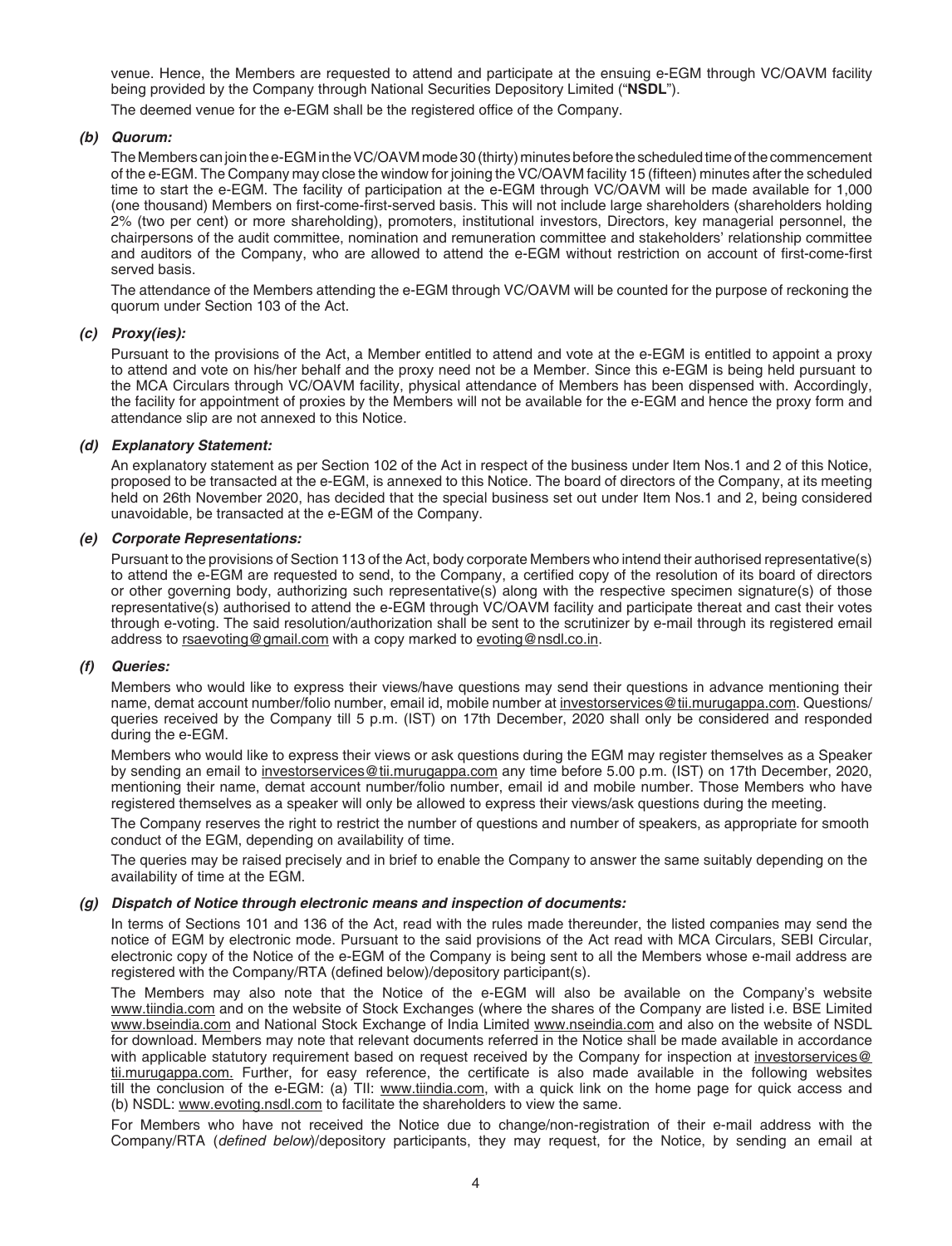evoting@nsdl.co.in. Post receipt of such request and verification of records of the Members, the Members would be provided soft copy of the Notice. It is clarified that for registration of email address, the shareholders are however requested to follow due procedure for registering their email address with the Company/RTA (*defined below*) in respect of physical holdings and with the depository participants in respect of electronic holdings. Those Members who have already registered their email addresses are requested to keep their email addresses validated with their depository participants/RTA(*defined below*)/Company to enable servicing of notices/documents/annual reports electronically to their email address.

 The Members who have not received any communication regarding this e-EGM for any reason whatsoever, and are eligible for vote are also entitled to vote and may obtain the User ID and password or instructions for remote e-voting by contacting NSDL between 09:00 a.m. IST to 05:00 p.m. IST on all working days, except Saturday and Sunday at evoting@nsdl.co.in

 Any person becoming a Member after the dispatch of Notice of the EGM and holding shares as on the cut-off date i.e. 14th December, 2020 may obtain the User ID and password by referring to the e-voting instructions attached to this Notice and also available on the Company's website www.tiindia.com and the website of NSDL viz., www.evoting.nsdl. com. Alternatively, Member may send request providing the email address, DP ID / Client ID, mobile number, number of shares held and self-attested PAN copy via email to evoting@nsdl.co.in for obtaining the Notice of EGM.

## *(h) Scrutinizer:*

 The Board of Directors, at its meeting held on 26th November 2020, has appointed Mr. R Sridharan (FCS 4775) of M/s. R Sridharan & Associates, Practising Company Secretaries (C.P. No. 3239), as the "**Scrutinizer**" to scrutinize the remote e-voting and e-voting at the EGM in a fair and transparent manner.

 The Scrutinizer will submit his report to the Managing Director of the Company after completion of the scrutiny of the remote e-voting and e-voting at the e-EGM. The results will be announced by the Managing Director of the Company or the President and Whole-time Director or any director of the Company within 48 (forty eight) hours from the conclusion of the EGM and will be posted on the Company's website viz. www.tiindia.com and will also be posted on the website of National Securities Depository Limited ("**NSDL**") at www.evoting.nsdl.com . The results shall also be intimated to the Stock Exchanges where the securities of the Company are listed.

#### *(i) Electronic voting:*

 In compliance with provisions of Sections 108 of the Act read with Rule 20 of the Companies (Management and Administration) Rules, 2014 ("**Rules**"), Regulation 44 of the Listing Regulations and Secretarial Standard – 2, the Company is providing remote e-voting facility to enable Members to cast their votes electronically on the matters included in this Notice. For this purpose, the Company has engaged the services of NSDL to provide e-voting facility to enable the Members to cast their votes electronically. The facility of casting votes by a Member using remote e-voting system as well as e-voting at the e-EGM will be provided by NSDL. Members are requested to follow the procedure as stated in the instructions of this Notice for casting of votes electronically.

 The cut-off date for determining the Members eligible to vote on resolutions proposed to be considered at the meeting is Monday, 14th December, 2020. The remote e-voting period will commence on Friday, 18th December, 2020 at 9:00 a.m. (IST) and end on Sunday, 20th December, 2020 at 5:00 p.m. (IST). The remote e-voting will not be allowed beyond the aforesaid date and time. The remote e-voting module shall be disabled thereafter.

The resolutions will be deemed to have been passed on the date of the meeting, if approved by the requisite majority.

Only those Members whose names are appearing on the 'Register of Members'/'List of Beneficial Owners' of the Company as on the cut-off date, shall be entitled to cast their vote through remote e-voting or voting through VC/OAVM at the e-EGM, as the case may be. A person who is not a Member on the cut-off date should treat this notice for information purpose only.

 The Members who have cast their vote by remote e-voting prior to the EGM may also attend and participate in the proceedings of the EGM through VC/OAVM but shall not be entitled to cast their votes again. The Members can opt for only one mode of voting i.e. remote e-voting or e-voting at the EGM. In case of voting by both the modes, vote cast through remote e-voting will be considered final and e-voting at EGM will not be considered. Members must note that voting by show of hands will not be available at the Meeting in terms of the aforesaid provisions.

# *(j) Voting Rights:*

 Voting rights shall be reckoned in proportion to the paid-up equity shares registered in the name of the Member as on the cut-off date being Monday, 14th December, 2020.

## *(k) Route Map:*

 In view of the extraordinary circumstances due to COVID-19 pandemic prevailing in the country, the Company will hold the EGM through VC/OAVM, without the physical presence of the Members in terms of MCA Circulars. Hence, the route map is not annexed to this Notice.

#### *(l) Dematerialization of Shares*:

 Attention is drawn to Regulation 40 of Listing Regulations which has mandated that transfer of securities would be carried out only in dematerialized form.

Members are therefore requested to dematerialize their physical holdings. For any clarification, assistance or information relating to dematerialization of Company's shares, please contact the Registrar & Share Transfer Agents of the Company viz., M/s. KFin Technologies Private Limited. Selenium Tower B, Plot Nos. 31 & 32, Financial District, Nanakramguda, Serilingampally Mandal, Hyderabad – 500032 at Tel No.040-6716 2222 or e-mail at einward.ris@kfintech.com.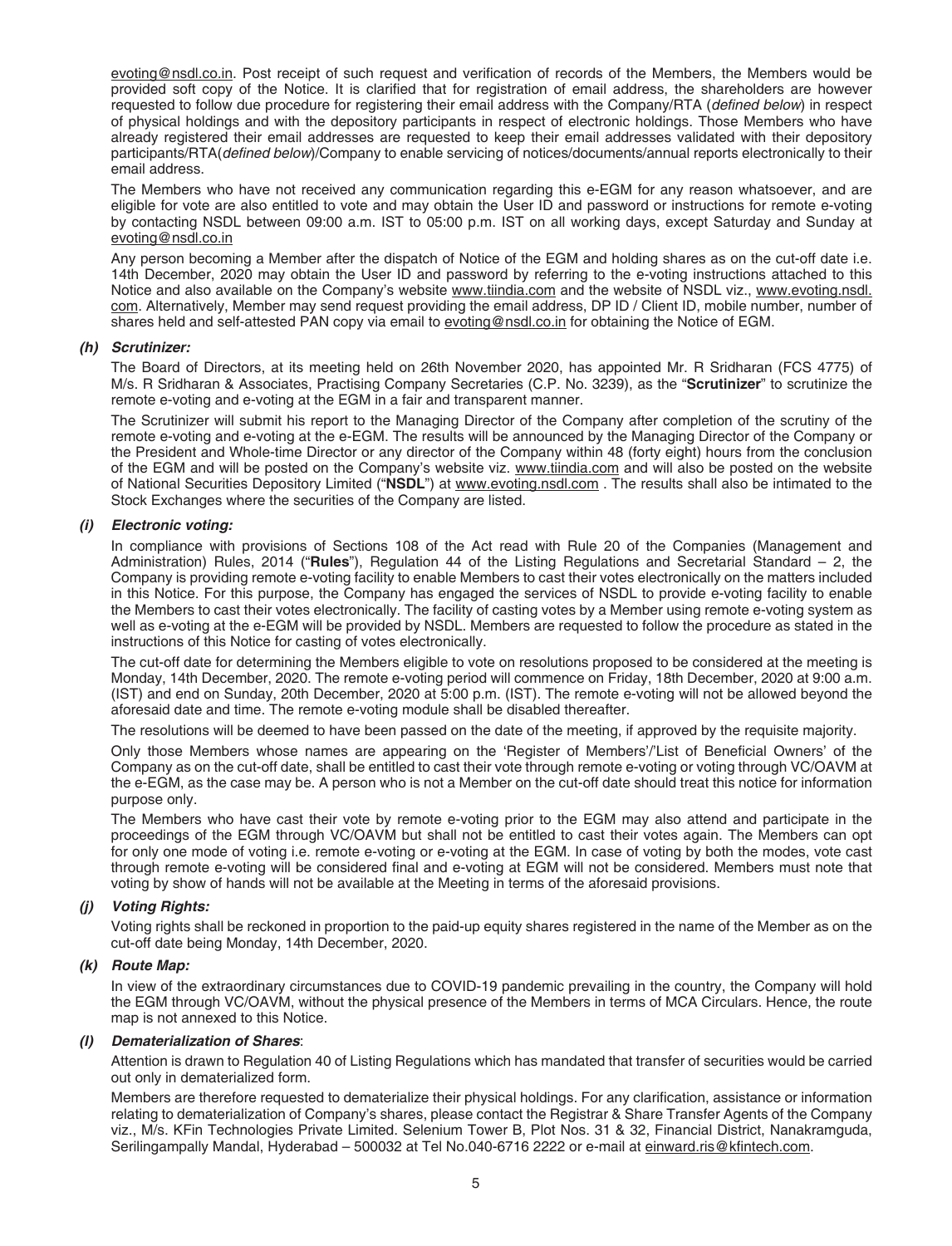# **EXPLANATORY STATEMENT PURSUANT TO SECTION 102 OF THE COMPANIES ACT, 2013**

The following statement sets out all material facts relating to the special business mentioned in the accompanying Notice dated 26th November 2020 and shall be taken as forming part of the Notice:

# **Item 1**

# **Issue of Equity Shares on a Preferential Allotment/Private Placement Basis to entities not belonging to the promoter or promoter group of the Company**

The board of directors of the Company ("**Board**") at its meeting held on 26th November, 2020 considered a capital raising proposal for the Company on preferential allotment/private placement basis to raise funds for its organic and inorganic growth plans and also for its capital expenditure and for general corporate purposes. In the said regard, the members of the Company ("**Members**") may further note that the Company, in active pursuit of its plans for growth through the inorganic route, has already initiated the process of acquiring a controlling interest in M/s. CG Power and Industrial Solutions Limited, a listed company, which is engaged in design, manufacturing and marketing of products related to power generation, transmission, distribution and in industrial segment like railways and motor.

Accordingly, with the aforesaid objective in view, the Board considered an issue of equity shares of the Company, at the aforementioned meeting, in accordance with the Securities and Exchange Board of India (Issue of Capital and Disclosure Requirements) Regulations, 2018, as amended from time to time ("**SEBI ICDR Regulations**") for an aggregate amount not exceeding INR 350,00,00,000 (Indian Rupees Three Hundred and Fifty Crore only) to certain investors on a preferential issue basis in terms of Chapter V of the SEBI ICDR Regulations and subject *inter alia* to the pricing requirements and lock-in-period as stipulated therein.

The Board has approved and executed the following agreements with the Subscribers (as defined below):

- (a) the shares subscription agreement dated November 26, 2020 between SBI Funds Management Private Limited as the asset management company of SBI Mutual Fund ("**SBI MF**") with respect to its schemes namely SBI Focused Equity Fund and SBI Magnum Midcap Fund and the Company ("**SSA 1**") for the issue and allotment of 20,50,020 equity shares of the Company of face value of INR 1 (Indian Rupees One only) each ("**Equity Shares**") at a price of INR 731.70 (Indian Rupees Seven Hundred Thirty One and Paise Seventy only), which includes a premium of INR 730.70 (Indian Rupees Seven Hundred Thirty and Paise Seventy only), to SBI Focused Equity Fund and SBI Magnum Midcap Fund; and
- (b) the shares subscription agreement dated November 26, 2020 between Azim Premji Trust represented by Azim Premji Trustee Company Private Limited and the Company ("**SSA 2**") for the issue and allotment of 27,33,360 Equity Shares at a price of INR 731.70 (Indian Rupees Seven Hundred Thirty One and Paise Seventy only), which includes a premium of INR 730.70 (Indian Rupees Seven Hundred Thirty and Paise Seventy only) to Azim Premji Trust.

( SBI Focused Equity Fund, SBI Magnum Midcap Fund and Azim Premji Trust are collectively referred to as the "**Subscribers**" and SSA 1 and SSA 2 are collectively referred to as the "**SSAs**"). One of the conditions precedent to the proposed transactions under the SSAs is that the Company obtain approval from its shareholders for the proposed allotment by a special resolution.

The Subscribers do not belong to the promoter/promoter group of the Company. The Equity Shares proposed to be issued and allotted to the Subscribers will be listed on the BSE Limited and the National Stock Exchange of India Limited and will rank *pari passu* with the existing equity shares of the Company including with regard to dividend and voting rights.

Approval of the Members by way of special resolution is being sought *inter alia* in terms of Sections 23(1)(b), 42 and 62(1)(c) of the Act as well as Chapter V of the SEBI ICDR Regulations to offer, issue and allot Equity Shares to the Subscribers on a preferential issue and private placement basis, as per details mentioned in the resolution at Item no.1 of the Notice.

The existing authorised share capital is INR 25,00,00,000 (Indian Rupees Twenty Five Crore only) divided into 25,00,00,000 (Twenty Five Crore) equity shares of INR 1 (Indian Rupee One only) each. The proposed issue is within the limits of the authorised capital of the Company.

In terms of the provisions of the Act and the SEBI ICDR Regulations, other relevant disclosures/details are given below:

# **1. Objects of the Preferential Issue:**

 Subject to applicable law, the Company shall utilize the proceeds from the preferential issue: (i) to fund its organic and inorganic growth plans including for part funding the proposed acquisition of M/s. CG Power and Industrial Solutions Limited which is currently ongoing, (ii) for the Company's capital expenditure; and (iii) general corporate purposes.

# 2. **Relevant Date:**

 The "**Relevant Date**" for the preferential issue, as per the SEBI ICDR Regulations, as amended from time to time, for the determination of minimum price for the issue and allotment of Equity Shares on preferential allotment/private placement basis shall be 20th November, 2020, being the date 30 (thirty) days prior to the date of the Extra-Ordinary General Meeting (i.e. 21st December, 2020).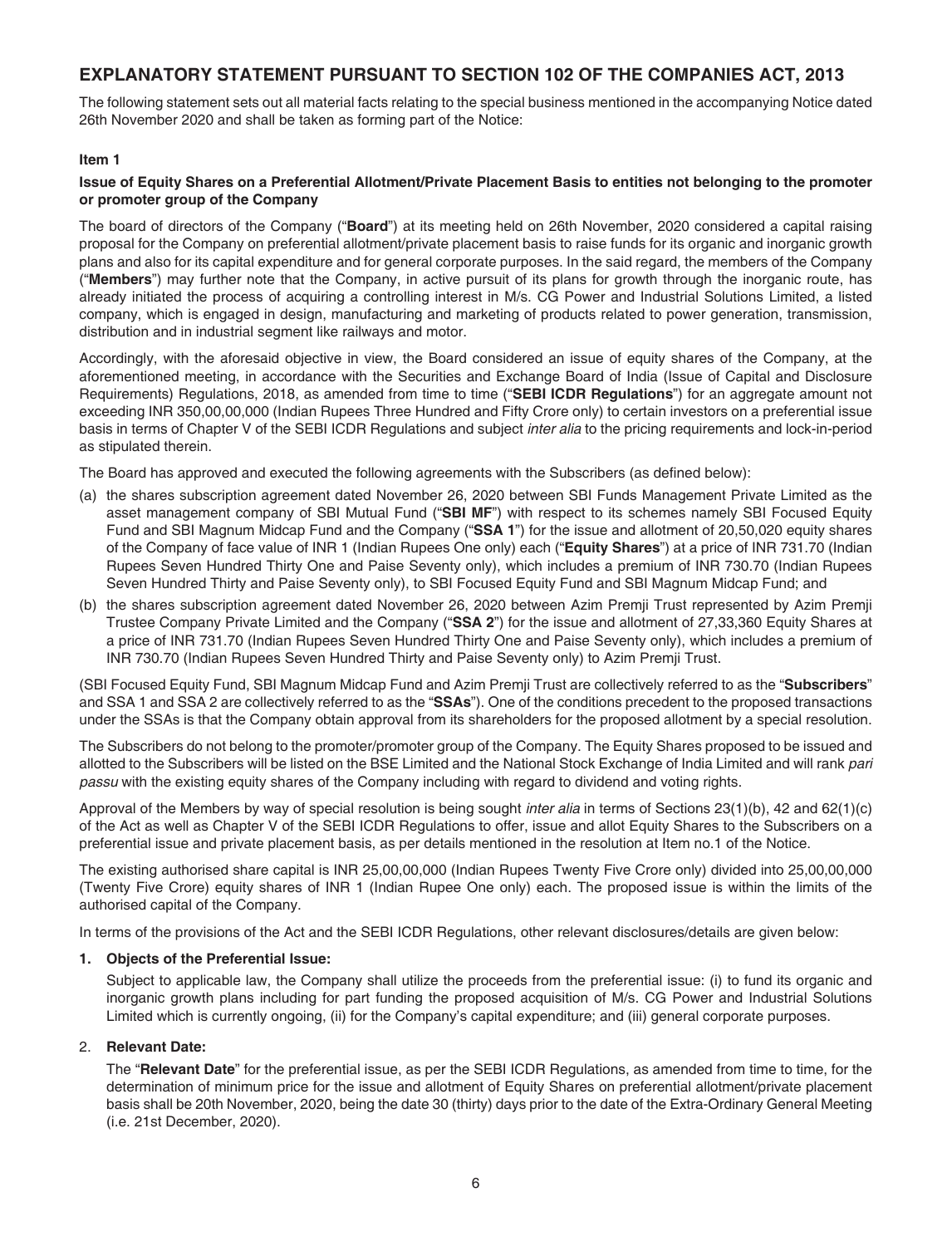# **3. Pricing of Preferential Issue:**

The price of the Equity Shares to be issued is fixed at INR 731.70 (Indian Rupees Seven Hundred Thirty One and Paise Seventy only) per Equity Share, which consists of INR 1 (Indian Rupee One only) par value and INR 730.70 (Indian Rupees Seven Hundred Thirty and Paise Seventy only) as premium per Equity Share, which is equal to the minimum price for the preferential allotment determined in accordance with Regulation 164 of the SEBI ICDR Regulations.

# **4. Basis on which the price has been arrived at:**

 The Board has decided that the preferential allotment shall be at an issue price of INR 731.70 (Indian Rupees Seven Hundred Thirty One and Paise Seventy only) per Equity Share, which consists of INR 1 (Indian Rupee One only) par value and INR 730.70 (Indian Rupees Seven Hundred Thirty and Paise Seventy only) as premium per Equity Share.

 Equity shares of the Company are listed on BSE Limited and National Stock Exchange of India Limited and the equity shares of the Company are frequently traded for the purpose of Regulation 164 of the SEBI ICDR Regulations. For the purpose of computation of the minimum price per Equity Share, National Stock Exchange of India Limited is the stock exchange that has higher trading volume for the period as prescribed under the SEBI ICDR Regulations and accordingly has been considered.

# *Allotment to SBI MF*

SBI Mutual Fund, with respect to the schemes SBI Focused Equity Fund and SBI Magnum Midcap Fund, is a "qualified institutional buyer" as defined under Regulation 2(1)(ss) of the SEBI ICDR Regulations. In terms of Regulation 164(4) of the SEBI ICDR Regulations, the minimum price at which a preferential allotment of the Equity Shares may be made to a qualified institutional buyer is at a price not less than the average of the weekly high and low of the volume weighted average prices of the Equity Shares quoted on a recognized stock exchange during the 2 (two) weeks preceding the Relevant Date.

 The minimum price at which the preferential allotment of Equity Shares may be made to each of SBI Focused Equity Fund and SBI Magnum Midcap Fund of SBI MF (as determined in accordance with the SEBI ICDR Regulations) is INR 731.70 (Indian Rupees Seven Hundred Thirty One and Paise Seventy only) per Equity Share.

## *Allotment to Azim Premji Trust*

 In terms of Regulation 164(1) of SEBI ICDR Regulations, the minimum price at which a preferential allotment of the Equity Shares may be made to Azim Premji Trust is at a price not less than higher of: (a) the average of the weekly high and low of the volume weighted average price of the related Equity Shares quoted on the recognized stock exchange during the 26 (twenty six) weeks preceding the Relevant Date; or (b) the average of the weekly high and low of the volume weighted average prices of the Equity Shares quoted on a recognized stock exchange during the 2 (two) weeks preceding the Relevant Date.

 The minimum price at which the preferential allotment of Equity Shares may be made to Azim Premji Trust (as determined in accordance with the SEBI ICDR Regulations) is INR 731.70 (Indian Rupees Seven Hundred Thirty One and Paise Seventy only) per Equity Share.

# **5. Intention of promoters/directors/key managerial personnel to subscribe to the offer:**

None of the promoters, directors or key managerial personnel of the Company will subscribe to the proposed issue.

**6. The names of the proposed allottees and the percentage of post preferential offer capital that may be held by them:**

| <b>Identity of the allottee &amp; PAN</b>                                                               | Category                                  | Pre Issue<br>shareholding | Pre Issue<br>$%$ holding | <b>Number of Equity</b><br><b>Shares proposed</b><br>to be allotted | Post Issue %<br>holding |
|---------------------------------------------------------------------------------------------------------|-------------------------------------------|---------------------------|--------------------------|---------------------------------------------------------------------|-------------------------|
| Azim Premji Trust<br>(represented by Azim Premji<br>Trustee Company Private Limited)<br>PAN: AACTA8629B | Trust                                     | Nil                       | Nil                      | 27,33,360                                                           | 1.42%                   |
| <b>SBI Focused Equity Fund</b><br>(Scheme of SBI Mutual Fund)<br>PAN: AABTS6407Q                        | Qualified<br>Institutional<br>Buyer (QIB) | 30,00,000                 | 1.60%                    | 15,03,348                                                           | 2.34%                   |
| SBI Magnum Midcap Fund<br>(Scheme of SBI Mutual Fund)<br>PAN: AABTS6407Q                                | Qualified<br>Institutional<br>Buyer (QIB) | Nil                       | Nil                      | 5,46,672                                                            | 0.28%                   |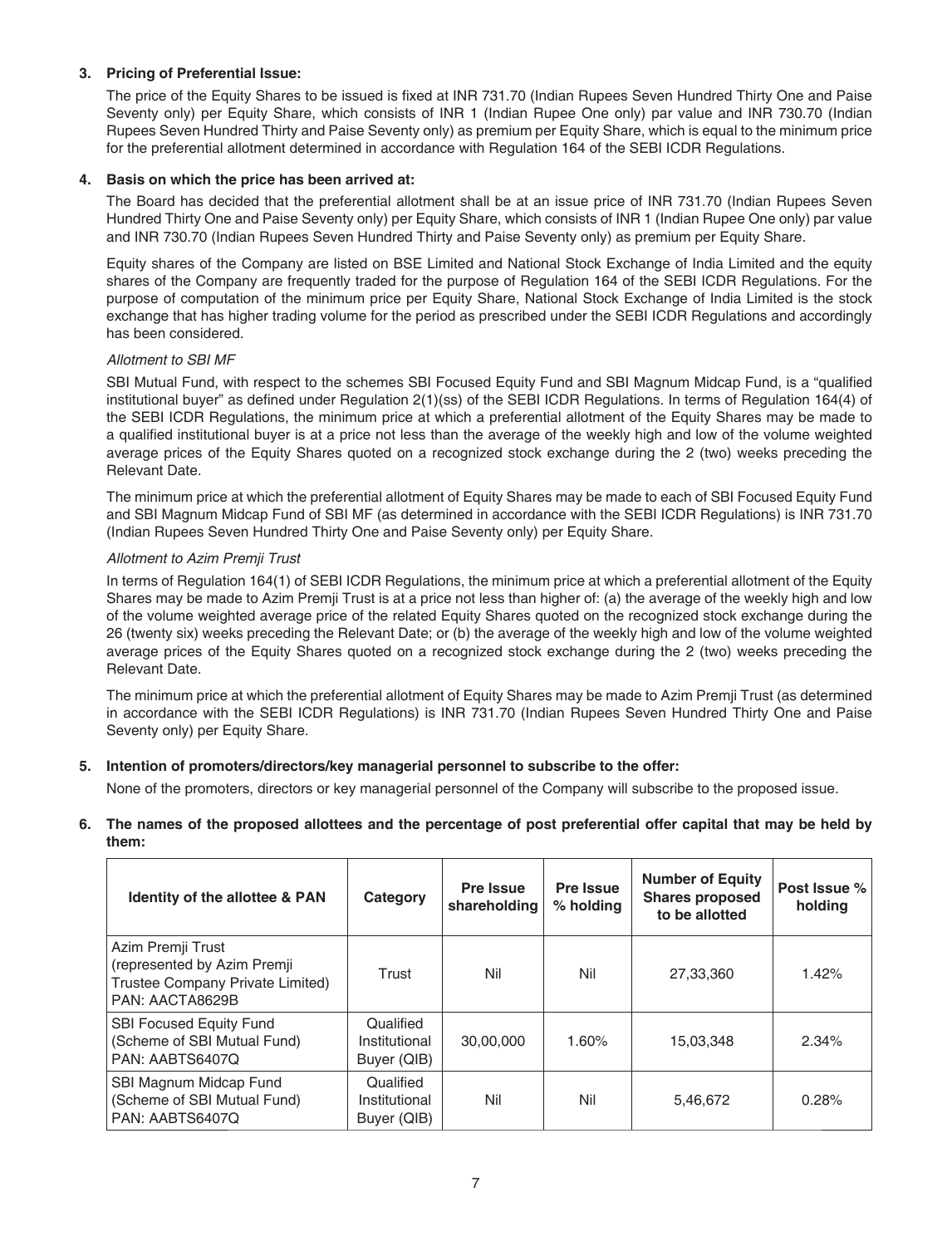**7. The pre issue and post issue shareholding pattern of the Company:**

| Sr.<br>No.     | <b>Category of shareholder</b>                              | <b>Pre-Issue of Equity Shares</b><br>(As on 20th November 2020) |                      | Post Issue of<br><b>Equity Shares</b> |                      |
|----------------|-------------------------------------------------------------|-----------------------------------------------------------------|----------------------|---------------------------------------|----------------------|
|                |                                                             | Number of<br><b>Shares</b>                                      | % of total<br>shares | Number of<br><b>Shares</b>            | % of total<br>shares |
| (A)            | <b>Promoters and Promoter Group Holding</b>                 |                                                                 |                      |                                       |                      |
| 1              | <b>Indian Promoters / Promoter Group</b>                    |                                                                 |                      |                                       |                      |
| (a)            | Individuals / HUF                                           | 1,10,24,154                                                     | 5.86                 | 1,10,24,154                           | 5.72                 |
| (b)            | <b>Bodies Corporate</b>                                     | 7,89,42,735                                                     | 42.00                | 7,89,42,735                           | 40.96                |
|                | <b>Sub Total</b>                                            | 8,99,66,889                                                     | 47.86                | 8,99,66,889                           | 46.68                |
|                | Foreign Promoters / Promoter Group                          | 0                                                               | 0.00                 | 0                                     | 0.00                 |
|                | <b>Total Shareholding of Promoter and Promoter</b><br>Group | 8,99,66,889                                                     | 47.86                | 8,99,66,889                           | 46.68                |
| (B)            | Non-Promoters' shareholding                                 |                                                                 |                      |                                       |                      |
| 1              | <b>Institutions</b>                                         |                                                                 |                      |                                       |                      |
| (a)            | <b>Mutual Funds</b>                                         | 3,43,18,953                                                     | 18.26                | 3,63,68,973                           | 18.87                |
| (b)            | Banks / Fl                                                  | 22,70,323                                                       | 1.21                 | 22,70,323                             | 1.18                 |
| (c)            | <b>Insurance Companies</b>                                  | 0                                                               | 0.00                 | 0                                     | 0.00                 |
| (d)            | Flls                                                        | 3,75,55,954                                                     | 19.98                | 3,75,55,954                           | 19.48                |
|                | Sub Total (B)(1)                                            | 7,41,45,230                                                     | 39.45                | 7,61,95,250                           | 39.53                |
| $\overline{2}$ | <b>Non-Institutions</b>                                     |                                                                 |                      |                                       |                      |
| (a)            | <b>Bodies Corporate</b>                                     |                                                                 |                      |                                       |                      |
| i)             | Indian                                                      | 24,48,809                                                       | 1.30                 | 24,48,809                             | 1.27                 |
| ii)            | Overseas                                                    | $\Omega$                                                        | 0.00                 | $\Omega$                              | 0.00                 |
| (b)            | Individuals                                                 | 2,01,47,790                                                     | 10.72                | 2,28,81,150                           | 11.87                |
| (c)            | <b>NRIS</b>                                                 | 12,48,462                                                       | 0.66                 | 12,48,462                             | 0.65                 |
|                | Sub Total (B)(2)                                            | 2,38,45,061                                                     | 12.69                | 2,65,78,421                           | 13.79                |
|                | <b>Total Non-Promoters' Shareholding</b>                    | 9,79,90,291                                                     | 52.14                | 10,27,73,671                          | 53.32                |
| (C)            | <b>Custodians for GDRs and ADRs</b>                         | 9,300                                                           | 0.00                 | 9,300                                 | 0.00                 |
|                | <b>GRAND TOTAL</b>                                          | 18,79,66,480                                                    | 100.00               | 19,27,49,860                          | 100.00               |

## 8. The identity of the natural persons who are the ultimate beneficial owners of the Equity Shares and/or who **ultimately control the proposed allottee:**

| <b>Name of Proposed Allottees</b>                                                 | Details of the Ultimate Beneficial Owner/Beneficial<br>Ownership |
|-----------------------------------------------------------------------------------|------------------------------------------------------------------|
| Azim Premji Trust (represented by Azim Premji Trustee<br>Company Private Limited) | Mr. Azim Hasham Premji                                           |
| <b>SBI Focused Equity Fund</b><br>(Scheme of SBI Mutual Fund)                     | Not applicable                                                   |
| SBI Magnum Midcap Fund<br>(Scheme of SBI Mutual Fund)                             | Not applicable                                                   |

# **9. Proposed time within which the allotment shall be completed:**

 As required under the SEBI ICDR Regulations, the Company shall complete the allotment of Equity Shares as aforesaid on or before the expiry of 15 (fifteen) days from the date of passing of the special resolution by the Members granting consent for preferential issue or in the event, allotment of Equity Shares would require any approval(s) from any regulatory authority or the Central Government, within 15 (fifteen) days from the date of receipt of such approval(s) or permission, as the case may be.

# **10. No. of persons to whom allotment on preferential basis has already been made during the year, in terms of number of securities as well as price:**

During the year, no preferential allotment has been made to any person as of the date of this Notice.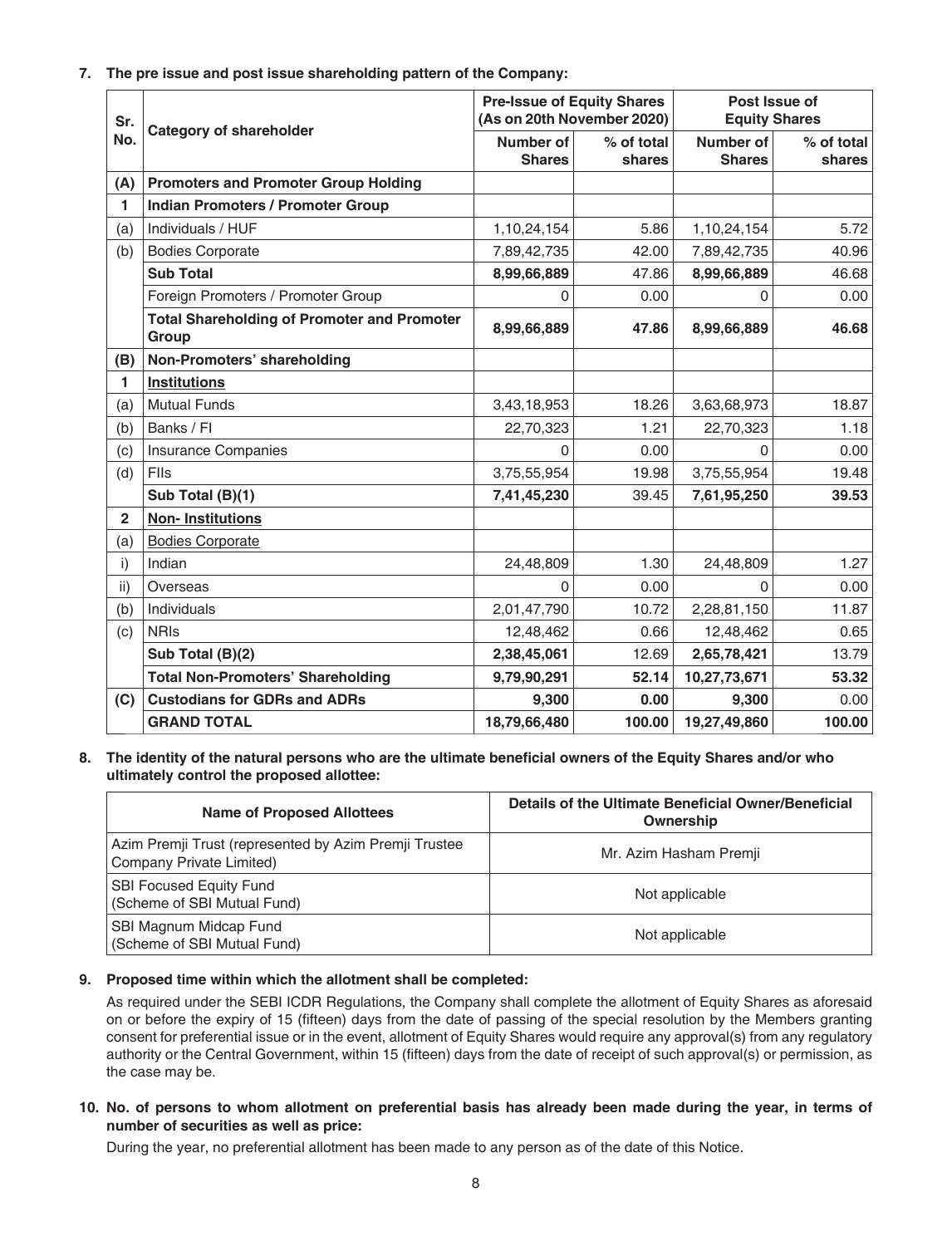# **11. Change in control, if any, in the Company that would occur consequent to the preferential offer:**

 There will be no change in control in the Company consequent to the completion of the preferential allotment to the aforementioned Subscribers.

# **12. The percentage of post preferential issue capital that may be held by the allottee(s) is as under:**

Please refer to Paragraph 6 above.

# 13. The justification for the allotment proposed to be made for consideration other than cash together with valuation **report of the registered valuer:**

Not applicable

# **14. Lock-in-period:**

The Equity Shares shall be locked-in for such period as specified under Chapter V of the SEBI ICDR Regulations.

# 15. Auditor's certificate:

A certificate from M/s S. R. Batliboi & Associates LLP, Chartered Accountants, statutory auditors of the Company, certifying that the preferential issue of the Equity Shares is being made in accordance with the requirements of SEBI ICDR Regulations shall be available for inspection by the Members on request. Kindly send your request at investorservices@tii.murugappa.com. A copy of the certificate shall be placed before the Members during the e-EGM. Further, for easy reference, the certificate is also made available in the following websites till the conclusion of the e-EGM: (a) TII: www.tiindia.com, with a quick link on the home page for quick access and (b) www.evoting.nsdl.com to facilitate the shareholders to view the same.

# **16. Report of a registered valuer:**

 A report of a registered valuer is not required for the proposed issue, under the second proviso to Rule 13(1) of the Companies (Share Capital and Debentures) Rules, 2014.

## **17. Undertaking:**

Azim Premji Trust has confirmed that it has not sold any equity shares of the Company during the 6 (six) months preceding the Relevant Date. SBI Focused Equity Fund and SBI Magnum Midcap Fund are schemes of SBI MF which is a mutual fund registered with SEBI and is exempt from Regulation 159(1) of the SEBI ICDR Regulations.

The Company is in compliance with the conditions for continuous listing.

 To the best of the knowledge of the Company, none of the directors or promoters of the Company and the Company are categorized as wilful defaulter(s) by any bank or financial institution or consortium thereof, in accordance with the guidelines on wilful defaulters issued by Reserve Bank of India. Consequently, the disclosures specified under Regulation 163(1)(i) of SEBI ICDR Regulations are not applicable.

None of the Company's directors are fugitive economic offenders as defined under the SEBI ICDR Regulations.

 The Board believe that the proposed preferential issue is in the best interest of the Company and the Members. The Board, therefore, recommend the passing of the Resolution at Item No. 1 as a special resolution.

 None of the promoters, directors and key managerial personnel of the Company or their respective relatives are concerned or interested, financially or otherwise, in the resolution except to the extent of their shareholding in the Company.

## **Item 2**

Mr. K R Srinivasan, holding DIN 08215289 was appointed as Additional Director and as President and Whole-time Director of the Company by the Board of Directors ("**Board**") with effect from 11th November 2020. The appointment of Mr. K R Srinivasan is for a term of 3 (three) years from 11th November 2020 till 10th November 2023 (both days inclusive) and subject to the approval of the shareholders of the Company.

Mr. K R Srinivasan, 58 years, is the President of TI Metal Formed Products Division, a division of the Company. He is also in charge of the TI Optoelectronic Solutions business unit. He is an Engineering graduate with Honors from Regional Engineering College (REC), Trichy with specialization in Mechanical Engg., and a postgraduate in Business Administration from University of Madras. He is a Fulbright Fellow in Leadership in Management from Carnegie Mellon University, Pittsburgh, USA. He has over two and a half decades of experience in various functions viz., sales, marketing, application engineering, product management, manufacturing and other plant operations, process re-engineering, project management and information technology. Mr. Srinivasan started his career in Ashok Leyland working in different areas of sales & marketing for around 9 years. He joined TII in the year 1993 as Regional Sales Manager and he went on to become the all India sales & marketing head. From there, he took to operations area as Manufacturing Plant – Head. Later, he moved into ERP implementation and handled various process areas like order management, customer service, manufacturing, supply chain planning etc. He was also the Corporate Head of Information Technology in TII and also Executive Vice President of TI Metal Forming.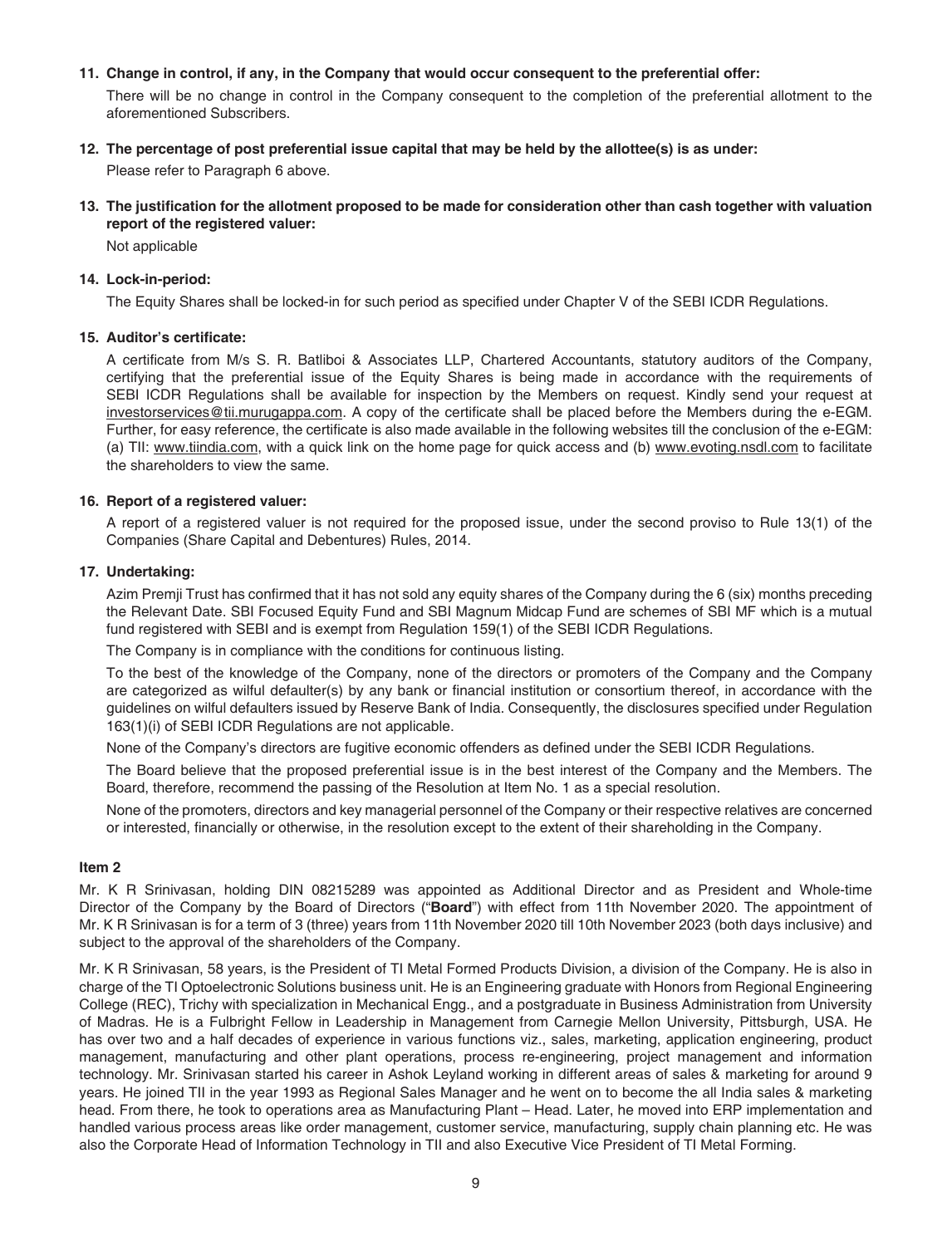For the appointment of Mr. K R Srinivasan as Director, the Company has received requisite consent and disclosure forms from him. The Company has also received a notice in writing from a Member under Section 160 of the Act along with the requisite deposit amount.

Mr. K R Srinivasan holds Directorship in TI Tsubamex Private Limited, a subsidiary of the Company, of which he is also the Manager under Section 196 of the Act on 'nil' remuneration. He holds no other Directorships or memberships in any Board or Board Committees respectively of any company.

Mr. K R Srinivasan is not disqualified from being appointed as a director of the Company under Section 164 of the Act.

Mr. K R Srinivasan holds 9,090 equity shares of the Company. He is not related to any of the Directors or Key Managerial Personnel of the Company.

Approval of the shareholders is sought for the appointment of Mr. K R Srinivasan as Director and also for his appointment and payment of remuneration as President and Whole-time Director as detailed in the Ordinary Resolution set out in Item no.2 of the Notice.

The Board recommends the Resolution for approval by the shareholders of the Company.

Except Mr. K R Srinivasan, being the appointee, none of the Directors of the Company and Key Managerial Personnel of the Company and their relatives is concerned or interested, financially or otherwise, in the aforesaid Ordinary Resolution.

> By Order of the Board For Tube Investments of India Ltd

Place: Chennai **S Suresh** Date: 26th November 2020 Company Secretary

# **INSTRUCTIONS FOR MEMBERS FOR ATTENDING THE EGM THROUGH VIDEO CONFERENCE/OTHER AUDIO VISUAL MEANS ('VC/OAVM') ARE AS UNDER:**

- 1. Members will be able to attend the EGM through VC/OAVM through the NSDL e-Voting system. Members may access the same at https://www.evoting.nsdl.com under Members login by using the remote e-voting credentials. The link for VC/OAVM will be available in Members login where the E-voting Event Number ("**EVEN**") of Company will be displayed. Please note that the Members who do not have the User ID and Password for e-voting or have forgotten the User ID and Password may retrieve the same by following the remote e-voting instructions mentioned herein to avoid last minute rush. Further Members can also use the one time password ("**OTP**") based login for logging into the e-voting system of NSDL.
- 2. Facility of joining the EGM through VC/OAVM shall be open 30 (thirty) minutes before the time scheduled for the EGM and will be available for Members on first-come-first-serve basis.
- 3. Members who need assistance before or during the EGM, can contact NSDL on evoting@nsdl.co.in 800 222 990 or contact Mr. Amit Vishal, Senior Manager – NSDL at amitv@nsdl.co.in / 022-24994360.
- 4. The facility of participation at the EGM through VC/OAVM will be made available to at least 1,000 (one thousand) Members on first-come- first-serve basis.
- 5. Members and institutional investors are encouraged to attend and vote in the e-EGM. Members may join the meeting through laptops for better experience.
- 6. Further Members will be required to allow camera access and use internet with a good speed to avoid any disturbance during the EGM.
- 7. Please note that the participants connecting from mobile devices or tablets or through laptop connected *via* mobile hotspot may experience audio/video loss due to fluctuation in their respective network. It is therefore recommended to use stable Wi-Fi or LAN connection to mitigate any kind of aforesaid glitches.
- 8. Members attending the EGM through VC/OAVM shall be counted for the purpose of reckoning the quorum under Section 103 of the Act.

# **A. Instructions for voting through electronic means:**

 1. In compliance with provisions of Section 108 of the Act, Rule 20 of the Companies (Management and Administration) Rules, 2014 as amended from time to time and Regulation 44 of the Securities and Exchange Board of India (Listing Obligations and Disclosure Requirements) Regulations 2015 ("**Listing Regulations**") and Secretarial Standard-2 on General Meetings issued by the Institute of Company Secretaries of India ("**SS-2**"), the Company is pleased to provide its Members facility to exercise their right to vote on resolutions proposed to be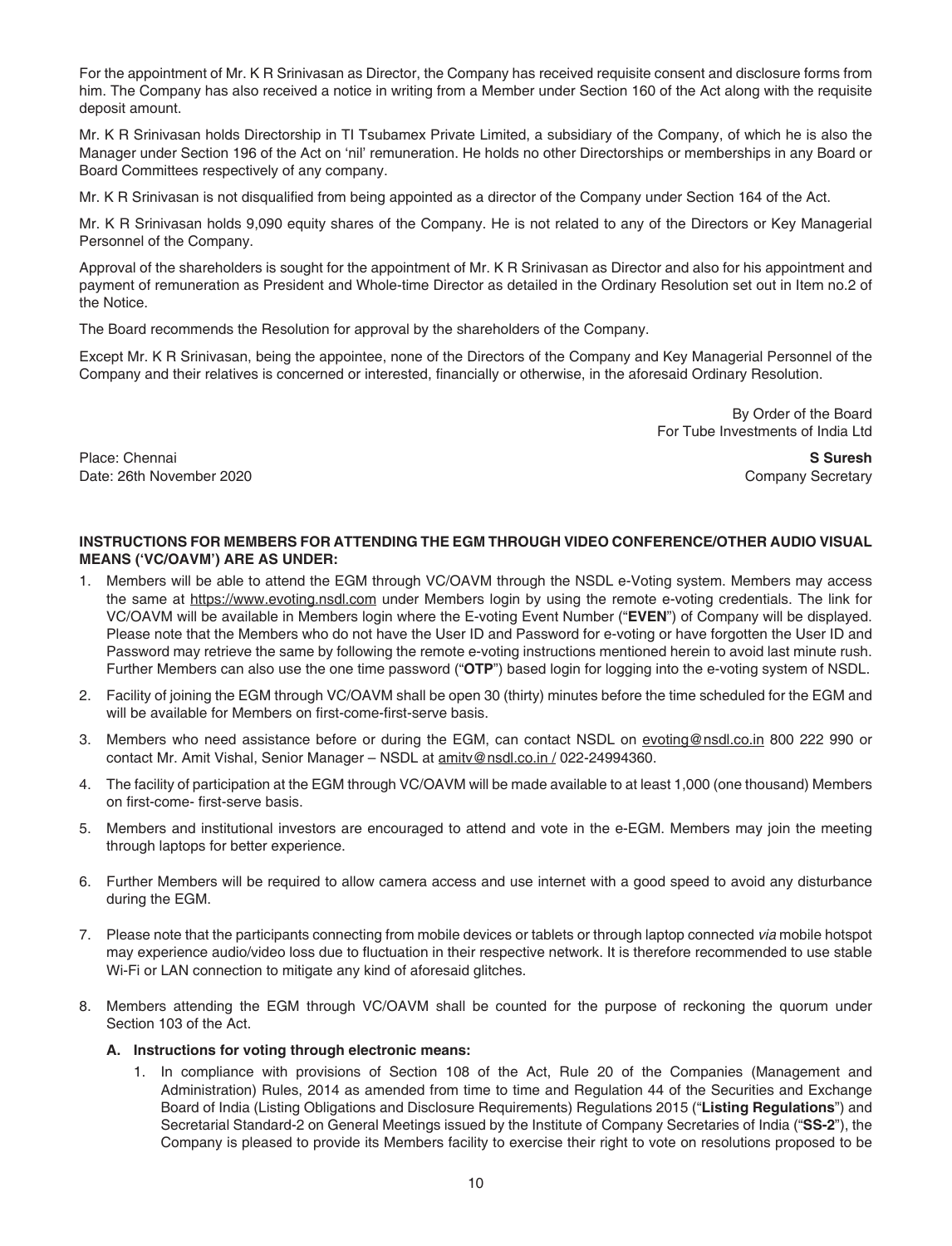considered and transacted at the Extra-Ordinary General Meeting ("**Meeting**") by electronic means. The facility of casting the votes by the Members using an electronic voting system from any place before the Meeting ("**remote e-voting**") and during the Meeting will be provided through the e-voting services provided by National Depository Services Limited ("**NSDL**").

- 2. The instructions for remote e-voting and e-voting during the Meeting are provided herewith. Members attending the Meeting who have not cast their vote by remote e-voting shall be able to exercise their voting right at the Meeting.
- 3. Members who have cast their vote by remote e-voting prior to the Meeting may also attend the Meeting but shall not be entitled to cast their vote again.
- 4. The remote e-voting period commences on Friday, 18th December 2020 at 9:00 a.m. Indian Standard Time and ends on Sunday, 20th December 2020 at 5:00 p.m. Indian Standard Time. During this period, Members holding shares either in physical form or in dematerialized form, as on the cut-off date i.e. Monday, 14th December, 2020, may cast their vote by remote e-voting. The remote e-voting module shall be disabled by NSDL for voting thereafter. Once a vote on a resolution is cast by a Member, the Member shall not be allowed to change it subsequently.
- 5. The voting rights of Members shall be in proportion to their shares in the paid-up equity share capital of the Company as on the cut-off date i.e. Monday, 14th December, 2020.

 Any person, who acquires shares of the Company and becomes a Member after dispatch of the Notice and is holding shares as of the cut-off date i.e. Monday, 14th December, 2020, may obtain the login ID and password by sending a request at evoting@nsdl.co.in

- 6. Only a person, whose name is recorded in the 'Register of Members' or in the 'Register of Beneficial Owners' of the Company maintained by the depositories or the Company, as on the cut-off date i.e. Monday, 14th December, 2020 shall be entitled to avail the facility of remote e-voting as well as voting at the Meeting through e-voting. A person who is not a Member as on the cut-off date as provided above should treat this Notice for information purposes only.
- 7. The Company has appointed Mr. R Sridharan (FCS 4775) of M/s. R Sridharan & Associates, Practising Company Secretaries (C.P. No. 3239), as the "**Scrutinizer**" to scrutinize the remote e-voting and e-voting at the Meeting in a fair and transparent manner.
- 8. The Scrutinizer shall after the conclusion of voting at the Meeting, first count the votes cast at the Meeting and thereafter unblock the votes cast through remote e-voting and shall make a consolidated scrutinizer's report of the total votes cast in favour or against, if any, and submit to the Managing Director of the Company or the President and Whole-time Director or any other Director of the Company after completion of the scrutiny of the remote e-voting and e-voting at the Meeting. The results will be announced by the Managing Director of the Company or the President and Whole-time Director or any other Director of the Company within 48 (forty eight) hours from the conclusion of the Meeting.
- 9. The Results declared along with the consolidated Scrutinizer's report will be placed on the website of the Company and on the website of NSDL immediately. The results shall also be immediately forwarded to the stock exchanges on which the Company's shares are traded i.e. BSE Limited and National Stock Exchange of India Limited.
- 10. Subject to receipt of requisite numbers of votes, the resolutions shall be deemed to be passed on the date of the Meeting.

## **B. Remote e-voting**

 The details of the process and manner for remote e-voting are explained herein below. Remote e-voting consists of "Two Steps" as follows:

## **Step 1: Log-in to NSDL e-voting system**

 1. Visit the e-voting website of NSDL. Open web browser by typing the following URL: https://www.evoting.nsdl.com/ either on a personal computer or on a mobile.

 Once the home page of e-voting system is launched, click on the icon "**Login**" which is available under "**Shareholders**" section.

A new screen will open. You will have to enter your "User ID", your "Password" and a "Verification Code" as shown on the screen.

 Alternatively, if you are registered for NSDL e-services i.e. "**IDEAS**", you can log-in at https://eservices.nsdl.com/ with your existing "**IDEAS**" login. Once you log-in to NSDL e-services after using your log-in credentials, click on e-voting and you can proceed to Step 2 i.e. cast your vote electronically.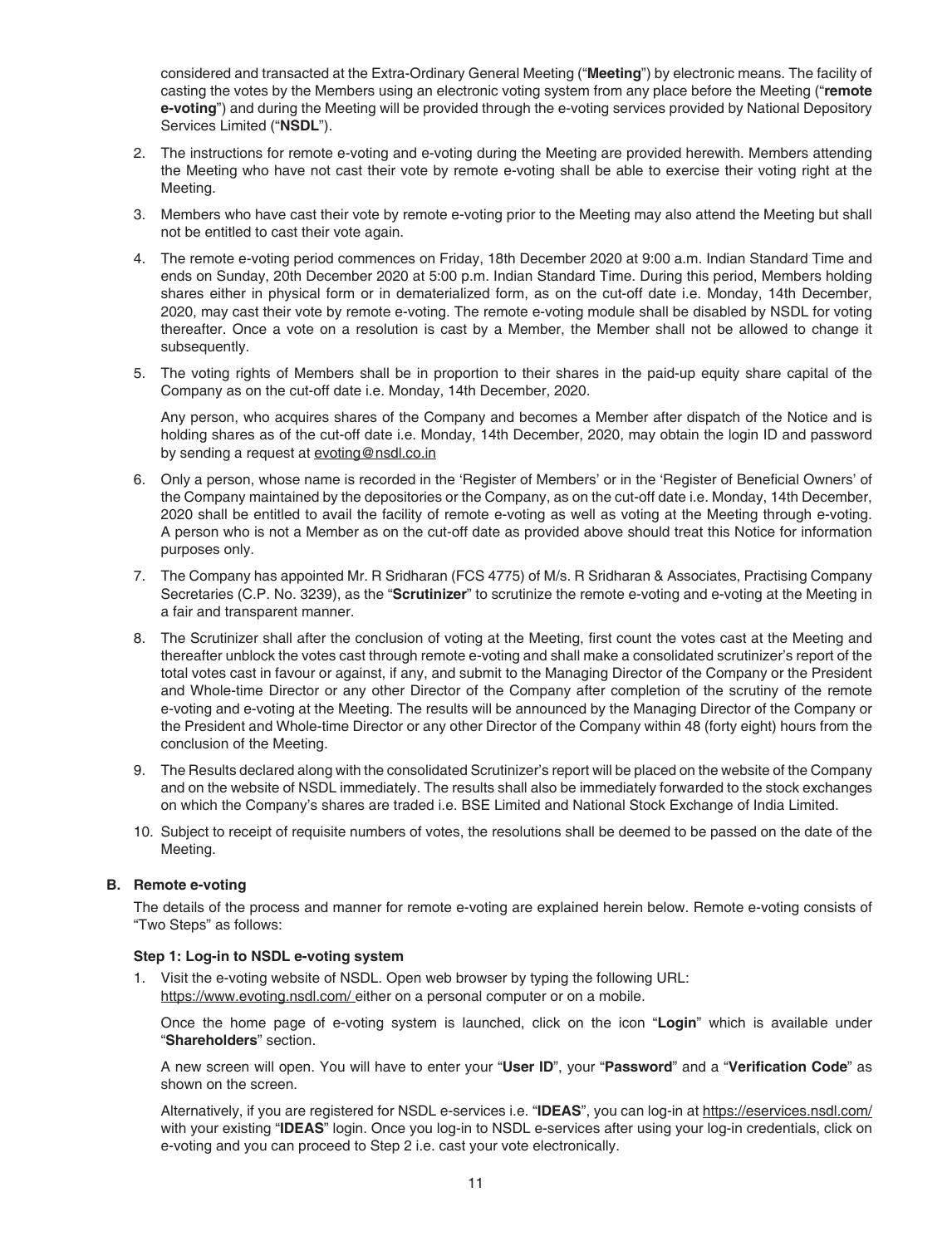# 2. Your User ID details are given below:

| Manner of holding shares i.e. Demat or<br><b>Physical</b>     | Your User ID is:                                                                                                                                             |
|---------------------------------------------------------------|--------------------------------------------------------------------------------------------------------------------------------------------------------------|
| a) For Members who hold shares in demat<br>account with NSDL. | 8 Character DP ID followed by 8 Digit Client ID<br>For example if your DP ID is IN300*** and Client ID is<br>12****** then your user ID is IN300***12******. |
| b) For Members who hold shares in demat<br>account with CDSL. | 16 Digit Beneficiary ID<br>For example if your Beneficiary ID is 12*************** then<br>your user ID is 12***************                                 |
| c) For Members holding shares in physical form.               | EVEN Number followed by Folio Number registered with<br>the Company<br>For example if EVEN is 101456 and folio number is 001***                              |
|                                                               | then user ID is 101456001***                                                                                                                                 |

- 3. Your password details are given below:
	- a) If you are already registered for e-voting with NSDL, then you can use your existing password to login and cast your vote.
	- b) If you are using NSDL e-voting system for the first time, you will need to retrieve the "**initial password**" which was communicated to you by NSDL. Once you retrieve your "**initial password**", you need to enter the "**initial password**" and the system will force you to change your password.
	- c) How to retrieve your "**initial password**"?
		- (i) If your email ID is registered in your demat account or with the Company, your "**initial password**" is communicated to you on your said email ID. Trace the email sent to you from NSDL in your mailbox. Open the email and open the attachment i.e. a .pdf file. The password to open the PDF file is your 8 (eight) digit client ID for NSDL account, last 8 (eight) digits of client ID for CDSL account or folio number for shares held in physical form. The .pdf file contains your "User ID" and your "initial password".
		- (ii) If your email ID is not registered, please follow steps mentioned below in this Notice.
- 4. If you are unable to retrieve or have not received the "**initial password**" or have forgotten your password:

 Click on "**Forgot User Details/Password?**"(If you are holding shares in your demat account with NSDL or CDSL) option available on www.evoting.nsdl.com.

 a) Click on "**Physical User Reset Password?**" (If you are holding shares in physical mode) option available on www.evoting.nsdl.com.

 If you are still unable to get the password by aforesaid two options, you can send a request at evoting@nsdl.co.in mentioning your demat account number/folio number, your PAN, your name and your registered address.

- b) Members can also use the OTP based login for casting the votes on the e-voting system of NSDL.
- 5. After entering your password, tick on Agree to "**Terms and Conditions**" by selecting on the check box.
- 6. Now, you will have to click on "**Login**" button.
- 7. After you click on the "**Login**" button, Home page of e-voting will open.

## **Step 2: Cast your vote electronically on NSDL e-voting system**

- 1. After successful login at Step 1, you will be able to see the home page of e-voting. Click on e-Voting. Then, click on "**Active Voting Cycles**".
- 2. After clicking on "**Active Voting Cycles**", you will be able to see all the companies "**EVEN**" in which you are holding shares and whose voting cycle is in active status.
- 3. Select "**EVEN**" of Tube Investments of India Limited.
- 4. Now you are ready for e-voting as the voting page opens.
- 5. Cast your vote by selecting appropriate options i.e. assent or dissent, verify/modify the number of shares for which you wish to cast your vote and click on "**Submit**" and also "**Confirm**" when prompted.
- 6. Upon confirmation, the message "Vote cast successfully" will be displayed.
- 7. You can also take the printout of the votes cast by you by clicking on the print option on the confirmation page.
- 8. Once you confirm your vote on the resolution, you will not be allowed to modify your vote.